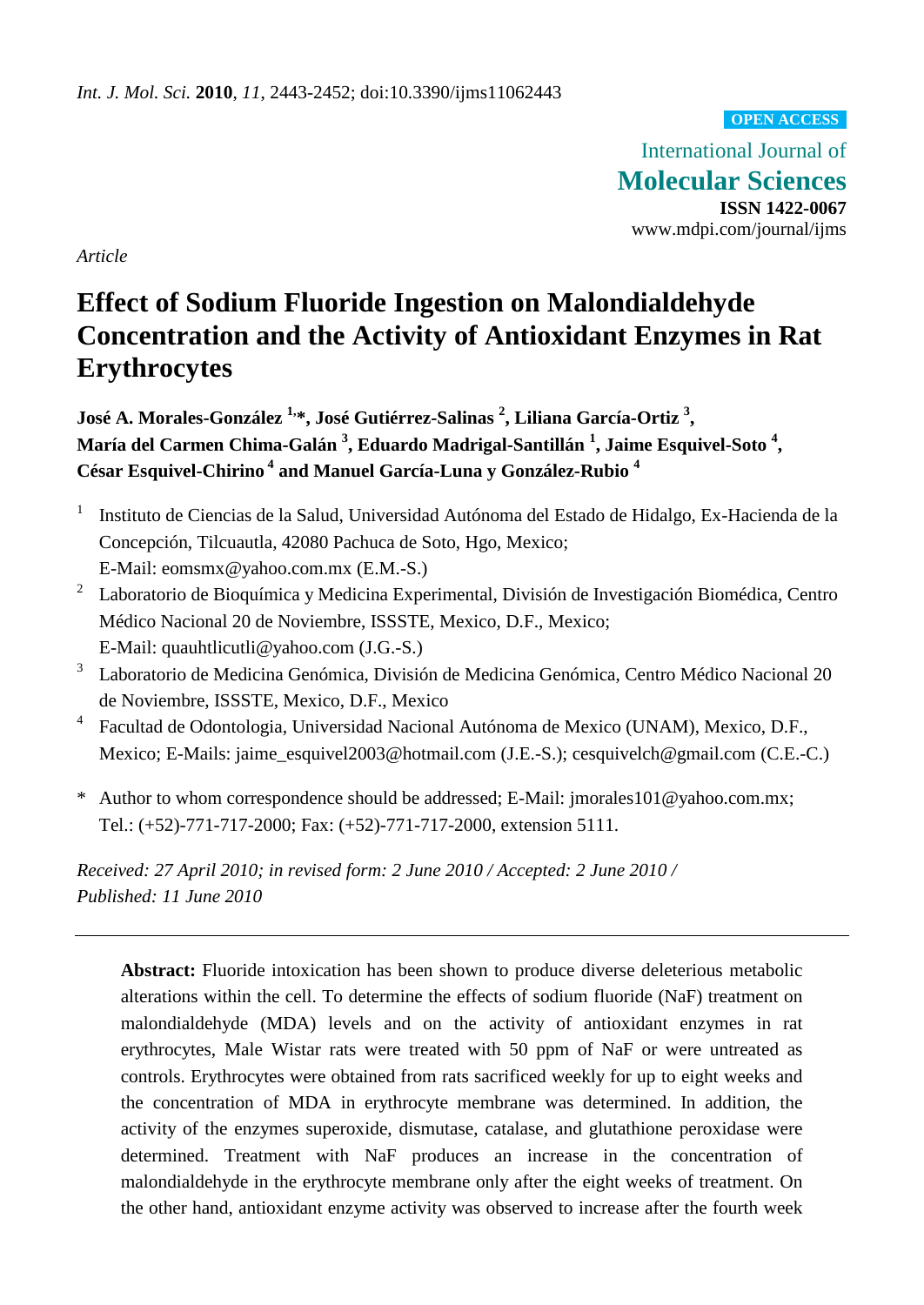of NaF treatment. In conclusion, intake of NaF produces alterations in the erythrocyte of the male rat, which indicates induction of oxidative stress.

**Keywords:** antioxidant enzymes; erythrocyte; oxidative stress; sodium fluoride; rat

# **1. Introduction**

Fluoride is a very abundant chemical element on the surface of the earth and is recognized as an element that may produce chronic alterations in humans when they are exposed to it. Fluorosis (intoxication by fluoride) is caused by acute or chronic intake of fluorides and is clinically characterized in humans by means of alterations in dental cavities, as well as by changes in the musculo-skeletal and nervous systems [1-3].

*In vivo* and *in vitro* studies have recognized that intoxication with fluoride may produce diverse metabolic alterations within the cell, such as inhibition of glycolysis, alteration in membrane receptors, changes in total energetic balance, DNA rupture, and induction of apoptosis [4-7]. Because study models of fluoride exert deleterious effects on the organism, intoxication models have been developed with sodium fluoride (NaF), which is administered to experimental animals by several means, doses and time actions. Among NaF intoxication models, those utilizing the compound by adding it to drinking water of experimental animals are prominent [4-8]. These models present several methodological advantages, among which are noteworthy includes: easy application of the toxic substance (in drinking water) and care of required doses, as well as the ease of control and monitoring of the treated animals.

Our work group has reported that ingestion during four weeks of 50 ppm of NaF included in drinking water for rats produces oxidative stress in the oral mucosa, characterized by an increase in the levels of malondialdehyde (a marker of lipoperoxidation), as well as alterations in the enzymes superoxide dismutase and catalase [8].

Oxidative stress is developed when there is an increase in the production of free-radical derivatives from oxygen or when antioxidant systems are unable to contain the former [8-12].

On the other hand, the erythrocyte is one of the main cells used as an oxidative stress marker in living animals, including humans, because their cell membranes, as well as their antioxidant enzymes, are sensitive to the presence of free radicals in general, as well as in local levels [11,13,14]. Furthermore, access by venipuncture to this type of cell entails a methodological advantage over obtaining samples with very little damage to tissues.

Because it has been demonstrated that the ingestion of NaF added to drinking water induces oxidative stress in the oral mucosa of the rat, the objective of the present work was to determine the effect exerted by the ingestion of this toxin on the concentration of malondialdehyde and on the activity of antioxidant enzymes, superoxide dismutase, catalase, and glutathione peroxidase, in erythrocytes of the rat as an example of the general oxidative stress induced by this toxin.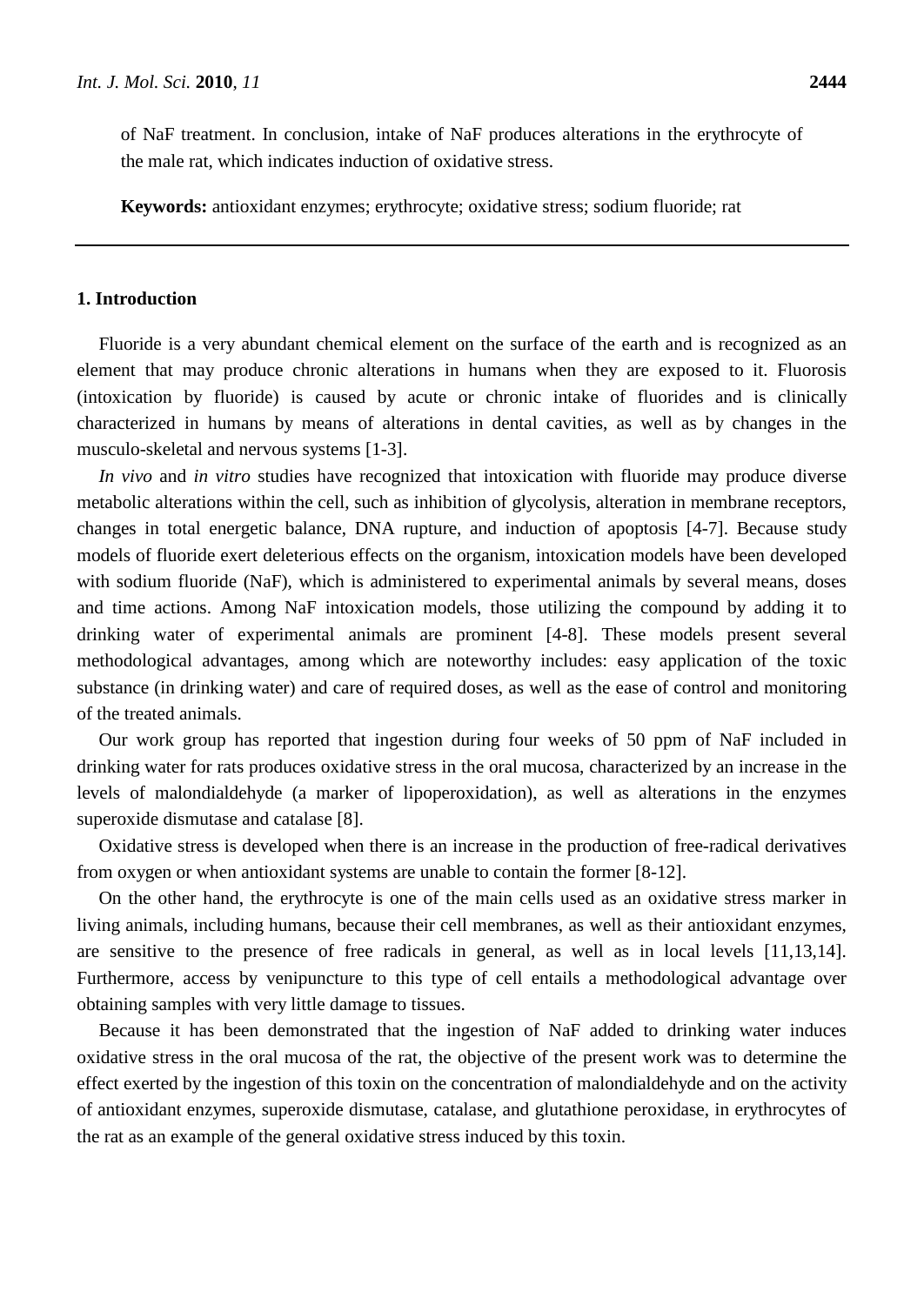#### **2. Materials and Methods**

#### *2.1. Chemicals and Animals*

Male Wistar rats (total, 50 animals) with an average body weight of  $240 \pm 7$  g were obtained from Harlam Laboratories (Harlam de México, S.A. de C.V.) and placed, for their acclimatization, in individual containers with 12 h light-dark cycles and with free access to food and water for 1 week. The fluoride content in the food (Purina Pellet Chow; Purina, St. Louis, MO, USA) and the drinking water do not interfere with the treatment applied because the average amount of F in each case is  $\leq 0.3$  ppm [1,6,8,15]. All procedures were carried out according to the guidelines contained in the Regulation on Treatment of Animals for Surgery and Research of our institution, which is in agreement with the Federal Regulation Law for Research and Experimentation Animals (SAGAR, Mexico, 1999).

Chemical reagents used were of analytical grade and of the best possible quality. They were obtained from Sigma Chemical Co. (St. Louis, MO, USA), Merck de México S.A., or from Mallinckrot de México, S.A.).

#### *2.2. The Treatment Protocol*

After the acclimatization week, the animals were weighed and randomly divided, according to the protocols already established [1,6,8,15,16], into two study groups (25 animals per group). The two study groups were:

- (a) Control: Rats that ingested food and water in a free manner with no type of treatment;
- (b) NaF (Experimental): Rats with free access to food and whose drinking water contained NaF.

Once the treatment began, food and water were provided daily. The daily consumption of both groups were registered and then summarized weekly.

The animals were observed during the entire treatment time to detect signs of fluorosis (e.g., piloerection, alopecic zones, decrease in motor activity, and speckled yellow teeth) according to already established criteria [1,6,15-17].

Rats of both groups were sacrificed by decapitation every 2 weeks (five animals per group) for up to 8 weeks. These were examined carefully for signs of fluorosis.

Blood was collected in tubes with anticoagulant (EDTA) and centrifuged at 2,000 rpm for 15 min in a clinical centrifuge. Plasma and leukocytes were discarded, and three volumes of cold, sterile phosphate-buffer saline (PBS: 0.9% NaCl in 0.01 M phosphate buffer pH 7.0) were added; this was centrifuged at 2,000 rpm for 15 min. In accordance with previously described techniques, the package of erythrocytes was washed twice more and resuspended in PBS to obtain a hematocrit of 50% [13,14,18].

### *2.3. Obtention of Cytosolic Fraction and Cell Membranes*

The obtained,erythrocytes were lysed, employing a hypotonic phosphate buffer (5P8; phosphate buffer 5 mM, pH 8), according to previously reported techniques [13,14,18]. The procedure is as follows: a volume of erythrocyte fraction was washed with 5P8 for 15 min at 4 °C. The result was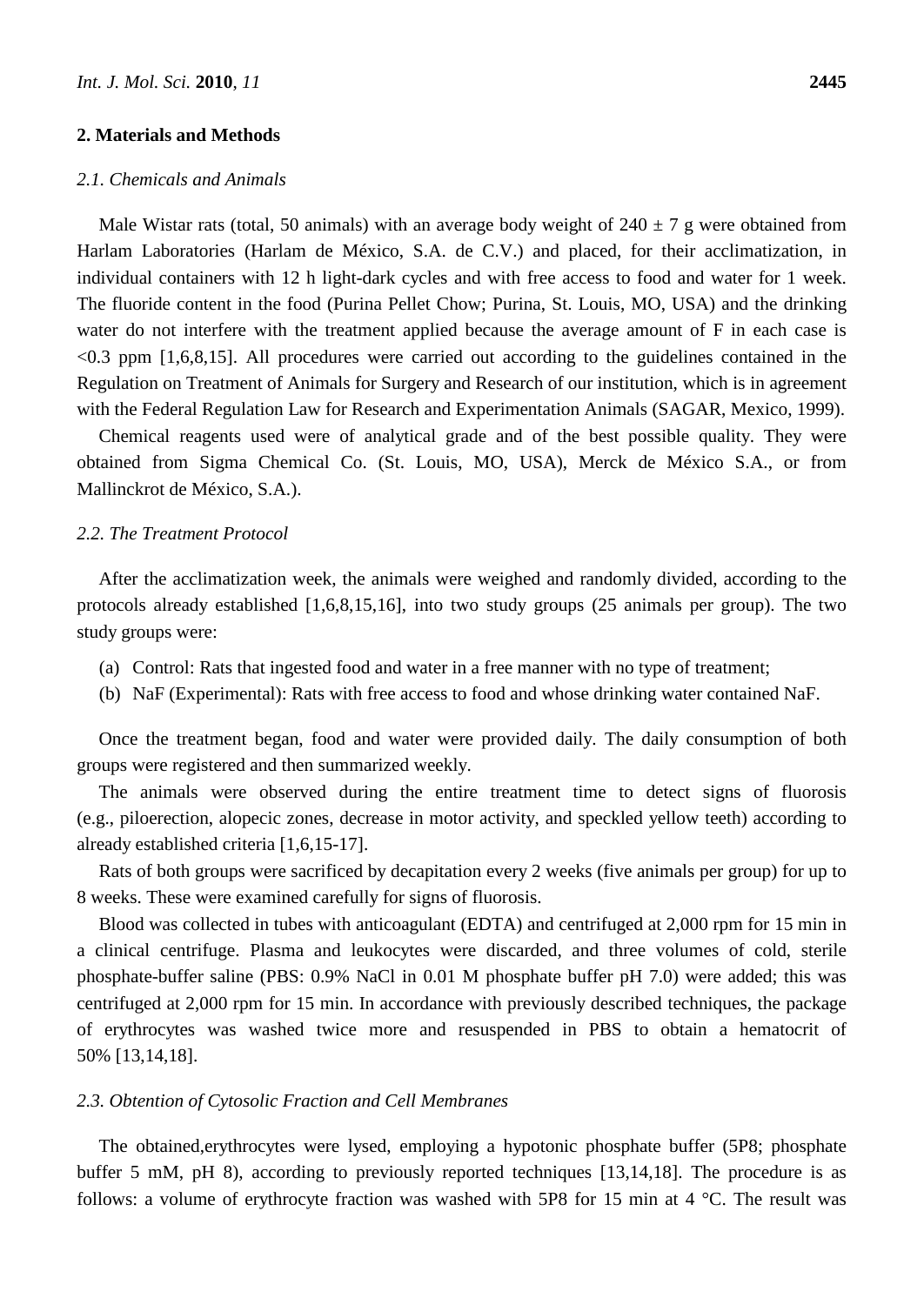centrifuged at 10,000 rpm for 15 min. The recovered supernatant was considered the cytosolic fraction, which was used to determine antioxidant enzyme activity.

On the other hand, the precipitate was considered the cell membrane fraction and was washed twice more with 5P8 and suspended in isotonic saline solution (NaCl 0.9%) until its later use.

#### *2.4. Malondialdehyde Determination*

The malondialdehyde concentration (MDA), as the index of lipoperoxidation, was determined in the membranes of the erythrocytes according to the method described by Gutiérrez *et al*. [8,13] that is based on that of Ohkawa *et al*. [19]. A sample of erythrocyte membranes (300 mg of total protein) was incubated with 1 mL of Tris-Buffer (Tris-HCI, 0.15 M, pH 7.0) at 37 °C for 30 min. At the end of the incubation, 1.5 mL of acetic acid (5% v/v) and 1.5 mL of thiobarbituric acid (0.8% p/v) were added and this mixture was incubated for 60 min at 90 °C. At the end of incubation, we added 1 mL of KCL (2%  $p/v$ ), 3 mL of a mixture of butanol/pyridine was recovered, and protein determination was performed using a spectrophotometer (Jenway 6300, Cielo Vista, CA, USA); the absorbance λ was set at 532 nm. MDA concentration was calculated with extinction coefficient  $(1.54 \times 10^5 \text{ M}^{-1} \text{ cm}^{-1})$  and expressed as nmol/(L\*mg) of total protein.

## *2.5. Determination of Antioxidant Enzyme Activity*

In the cytosolic fraction of the erythrocytes, we determined the specific activity of the antioxidant enzymes superoxide dismutase, catalase, and glutathione peroxidase, according to the following described procedures. Prior to determination of the activity of the antioxidant enzymes, we eliminated excess hemoglobin according to the method of Bannister and Bannister [20]. The following procedure was utilized: one volume of cytosolic fraction was mixed with one volume of ethanol/chloroform (5/3, v/v) with continuous agitation for 10 min, and then 1/5 volume of isotonic NaCl was added before. The result was centrifuged at 3,000 rpm for 60 min and the precipitate discarded. The supernatant was considered the hemoglobin-free cytosolic fraction (FCsHb), which was used for determination of enzyme activity. The activity of the Superoxide dismutase enzyme (SOD) was determined according to the technique reported by McCord and Fridovich [21], by means of the formation of formazan from the chloride compound of 2-(4-Iodophenyl)-3-(4-nitrophenyl)-5-phenyltetrazolium chloride (INT).

The procedure was as follows. A sample of FCsHb was diluted 10 times with phosphate-buffer  $(KH<sub>2</sub>P0<sub>4</sub>, 10$  mM, pH 7.0), and then 170  $\mu$ L of reaction mixture (Xantine, 0.05 mM; INT, 0.025 mM) were added. The reaction was started by adding 25  $\mu$ L of Xantine oxidase (80 U/L) and 10  $\mu$ L of H<sub>2</sub>O<sub>2</sub> (3 %/water). The absorbance was monitored at 500 nm for 210 s. The specific activity was reported in μmol/(min\*mg of protein) [22].

Catalase activity was determined according to the procedure reported by Aebi [22]. A sample of FCsHb was incubated for 5 min with one volume of PBS at 37 °C. The reaction was started by adding 10 mM of  $H_2O_2$  and followed for 45 s at 240 nm. The resulting activity was expressed in µmol  $/$ (min\*mg of protein).

The specific activity of the enzyme glutathione peroxidase (Glpx) was determined using the Glutathione peroxidase cellular activity assay kit from Sigma Aldrich, St. Louis, MO, USA, following the manufacturer's instructions and based on the method of Paglia and Valentine [23]. Enzyme activity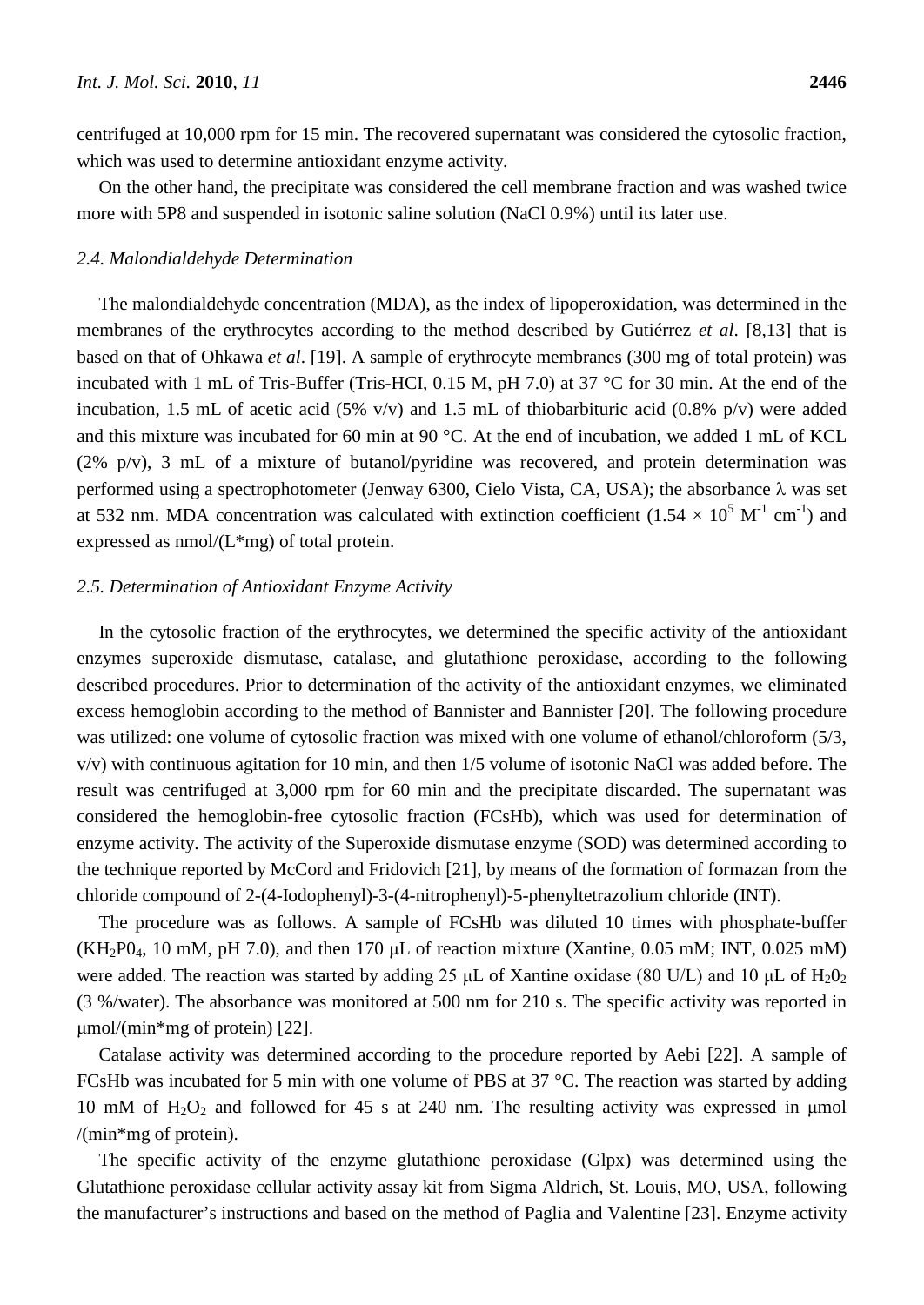was reported in μmoles/(min\*mg of protein). The amount of total protein in a membrane fraction, as well as in the FCsHb, was determined according to the standard procedure of Lowry [24], utilizing bovine serum albumin as the standard.

## *2.6. Statistical Analysis*

Results are expressed as average values  $\pm$  Standard error (SE) and were analyzed employing the GraphPad Prism V-4.00 statistical program (San Diego, CA, USA). The mean difference between groups was made by the Student *t* test. A probability level of  $\langle 0.05 \rangle$  was taken as significant ( $p \langle 0.05 \rangle$ ).

### **3. Results**

Table 1 summarizes the weight gain data for the control rats and NaF-treated rats, along with their weekly ingestion of water and food. As can be observed, there was no significant difference between the weight gain between the two groups  $(156.9 \pm 6.2 \text{ vs. } 157.9 \pm 5.4; \text{ control vs. NaF, respectively};$  $p > 0.5$ ). On the other hand, there were also no statistically significant differences between the amount of water or food that the rat consumed weekly.

After calculating the amount of water consumed by the rats, the amount of NaF ingested monthly by the treatment group was calculated (171.44 mg of NaF/kg of body weight).

Some signs of fluorosis were perceived in the data that were in accordance with the clinical parameters that were employed and previously reported to define intoxication by fluoride in a rat [1,6,8,15-17] and with the calculated doses that the animals received during eight weeks.

Table 2 depicts MDA concentration in the erythrocyte membrane throughout the treatment of in both groups. As can be noted, the MDA concentration presents a significant statistical increase  $(p < 0.5)$  in rats treated with NaF in comparison with the control group, only in the eighth week of treatment. Because MDA is a product of lipoperoxidation of the fatty acid of the cellular membrane, and because this phenomenon presents itself when there is an excess of free radicals, we are able to suppose that the erythrocyte membrane has been damaged by these reactive species. These species were induced by intoxication by means of NaF.

The specific activity of the main antioxidant enzymes of the erythrocyte throughout the eight weeks of treatment with NaF is observed in Table 3. This shows the activity of the SOD enzyme deriving from the cytosol of the erythrocytes of NaF-treated rats, as well as their respective control group. As with MDA, SOD activity presents a statistically significant increase in comparison with the control group, but this time, after only the fourth week of treatment. This increase becomes ever more pronounced, rising up to 66% (with respect to the control group) after eight weeks of NaF treatment.

Catalase and Glpx derived from the erythrocytes of NaF-treated rats also showed a statistically significant increase in their specific activity after four weeks of NaF treatment, with, an increase equivalent to 135% of the specific activity of catalase produced, with respect to the control group. The increase in the activity of this enzyme rose to 218 and 298% at six and eight weeks, respectively (Table 3). On the other hand, the specific activity of Glpx shows an increase equivalent to 33, 41, and 53% with respect to the control group at four, six, and eight weeks of treatment with NaF (Table 3).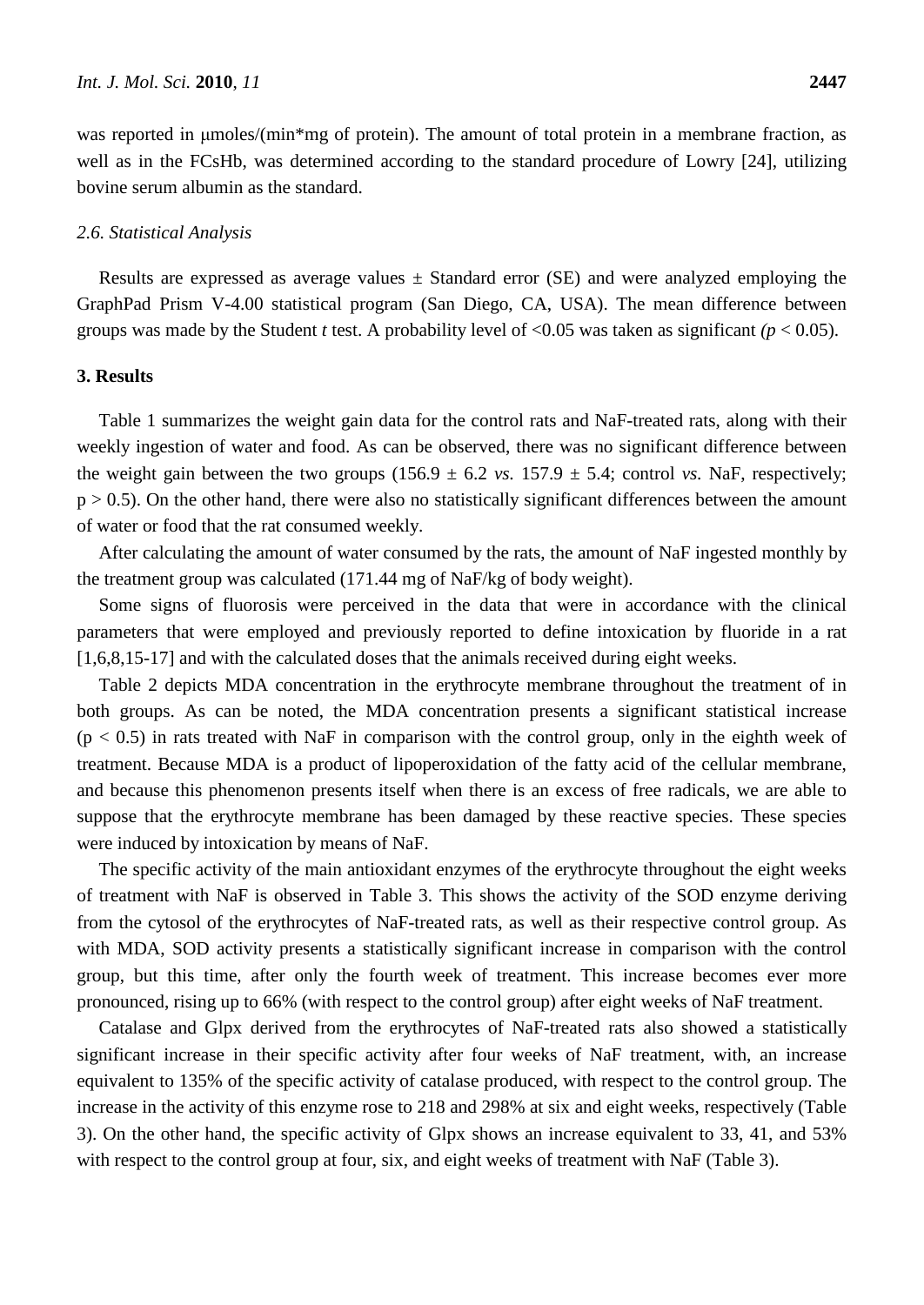**Table 1.** General characteristics of rats that received 50 ppm of NaF supplemented in their drinking water for eight weeks and untreated control animals.

| Group          | CSAI(g) | $\overline{\text{CSAg (mL)}}$                                                           | PI(g) | PF(g)                             | GPF(g) |
|----------------|---------|-----------------------------------------------------------------------------------------|-------|-----------------------------------|--------|
| <b>Control</b> |         | $145.3 \pm 8.1$   208.3 $\pm 3.5$   253.5 $\pm 4.2$   410.4 $\pm 3.2$   156.9 $\pm 6.2$ |       |                                   |        |
| NaF            |         | $153.2 \pm 7.2$   $219.5 \pm 5.4$   $250.3 \pm 4.4$                                     |       | $408.2 \pm 4.5$   $157.9 \pm 5.4$ |        |

Results are expressed as average ± Standard error of mean (SEM). Study groups correspond to eight weeks of treatment. CSAI: weekly food consumption; CSAg: weekly water consumption; PI: beginning body weight; PF: final body weight; GPF: Gain of body weight.

**Table 2.** MDA concentration (nmoles/mg total protein) in membranes of erythrocytes from rats treated with NaF for up to 8 weeks and control rats.

|              | <b>MDA</b> (nmoles/mg protein) |                     |  |  |
|--------------|--------------------------------|---------------------|--|--|
| Time (weeks) | Control                        | NaF                 |  |  |
|              | $289.35 \pm 25.3$              | $294.54 \pm 32.11$  |  |  |
|              | $294.54 \pm 22.01$             | $311.87 \pm 22.31$  |  |  |
|              | $275.54 \pm 24.02$             | $266.61 \pm 24.31$  |  |  |
|              | $280.30 \pm 24.21$             | $309.26 \pm 23.02$  |  |  |
|              | $265.40 \pm 23.02$             | $375.36 \pm 25.31*$ |  |  |

Results are the average  $\pm$  Standard error of mean (SEM) of five rats per week.

 $* < 0.05$  *vs.* control.

**Table 3.** Activity of erythrocyte antioxidant enzymes from rats treated with NaF for up to 8 weeks and control rats.

|                 | <b>SOD</b>         |                       | <b>Catalase</b><br>$(\mu$ mol/min/mg protein) |                    | <b>Glutathione peroxidase</b><br>$(\mu$ mol/min/mg protein) |                    |
|-----------------|--------------------|-----------------------|-----------------------------------------------|--------------------|-------------------------------------------------------------|--------------------|
|                 |                    | (µmol/min/mg protein) |                                               |                    |                                                             |                    |
| Time<br>(weeks) | Control            | <b>NaF</b>            | Control                                       | <b>NaF</b>         | Control                                                     | <b>NaF</b>         |
| $\theta$        | $217.23 \pm 10.23$ | $215.06 \pm 11.02$    | $15.86 \pm 3.50$                              | $15.92 \pm 3.02$   | $56.41 \pm 4.02$                                            | $57.31 \pm 4.23$   |
| 2               | $184.01 \pm 12.61$ | $223.66 \pm 12.51$    | $15.79 \pm 4.01$                              | $26.42 \pm 3.22$   | $63.44 \pm 3.24$                                            | $63.34 \pm 4.36$   |
| $\overline{4}$  | $209.25 \pm 16.81$ | $256.61 \pm 16.25^*$  | $15.54 \pm 3.22$                              | $47.52 \pm 5.23*$  | $55.31 \pm 3.74$                                            | $78.34 \pm 3.75^*$ |
| 6               | $217.23 \pm 17.32$ | $301.41 \pm 20.32^*$  | $15.81 \pm 3.56$                              | $60.72 \pm 5.42^*$ | $59.34 \pm 4.23$                                            | $83.34 \pm 3.84*$  |
| 8               | $207.23 \pm 17.23$ | $357.32 \pm 17.23*$   | $15.72 \pm 4.21$                              | $83.32 \pm 6.95^*$ | $61.42 \pm 3.74$                                            | $89.25 \pm 4.54*$  |

Results are the average  $\pm$  Standard error of mean (SEM) of five rats per week.

\*<0.05 *vs.* control.

## **4. Discussion**

As has been previously reported by our work group, intoxication with doses of 50 ppm of NaF applied in drinking water to rats for at least a period of four weeks does not produce the appearance of clinical data of fluorosis [8]. However, rats treated for up to eight weeks with this amount of the toxin, according to the results presented in this work, do exhibit some intoxication data due to fluorides.

It is characteristic of rats that are induced with fluorosis, by means of continuous ingestion of NaF in their drinking water, to present signs such as lack of gain of body weight (due in part to a decrease in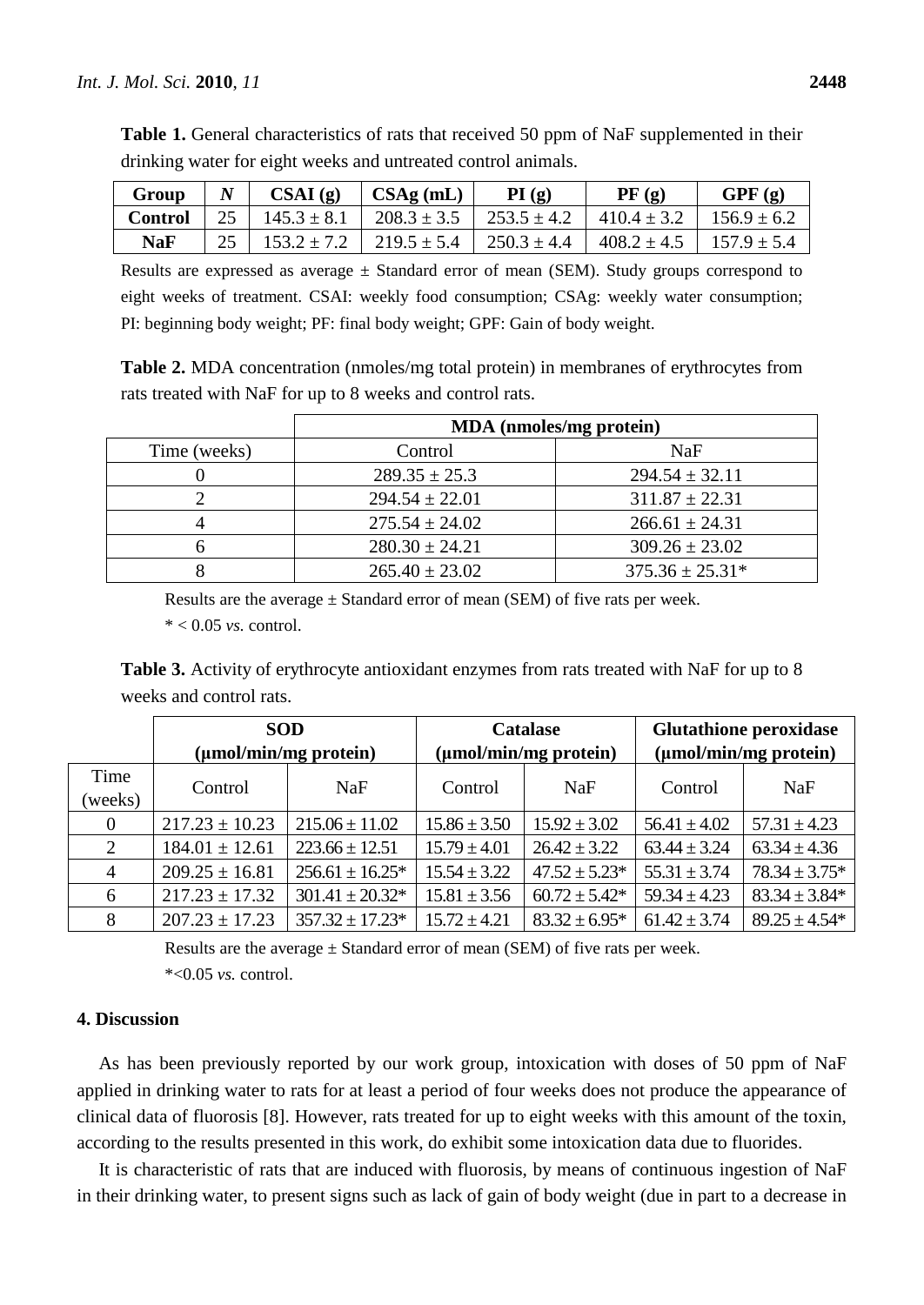food intake), together with the presence of piloerection, alopecic zones, decrease in general motor activity, and yellow staining of the teeth. These signs of fluorosis are generally present in animals that have been placed under ingestion of NaF for >12 weeks in doses ranging from 100-800 ppm [1,6,15-17].

The data shown in Table 1 indicates that animals treated with 50 ppm of NaF for up to eight weeks do not present changes in relation with the control group, in terms of gain of total body, as well as in weekly consumption of food and water. On the other hand, the meticulous observation of the animals to detect piloerection, alopecic zones, yellow stains in teeth, and decrease in general motor activity, indicates that some of these signs of fluorosis were found. Thus, we are able to ensure that our treatment is capable of inducing "clinical fluorosis", as has been described for other experimental models [1,6,15-17]. As we cited in a previous article [8], it is probable that the time of treatment that we have used (8 weeks) is not sufficient to produce a general level of visible alterations from the fluorosis; nevertheless, the changes found in the concentration of MDA, as well as in the antioxidant enzymes, show us that NaF is able to induce metabolic changes in the erythrocyte produced by our treatments. Although this does not translate into "clinically visible" alterations, it denotes an effect, produced by this toxin, on the antioxidant systems of the erythrocyte.

It has been indicated that alteration in the specific activity of antioxidant enzymes in the cell or tissues, in addition to an increase in lipoperoxidation (determined by an increase in MDA) of the fatty acid of cellular membranes, are indicative of oxidative stress, which is mainly characterized by an excessive production of free radicals derived from oxygen or a decrease in antioxidant mechanisms [8-10,25].

It has been reported that acute or chronic intoxication with NaF in experimental animals, as well as in humans who live in zones of fluorosis, produces oxidative stress in several organs, such as the kidney, brain, liver, and gonads. In such subjects, the clinical signs of fluorosis appear accompanied by alterations in the enzyme activity of SOD, catalase, and Glpx, in addition to an increase in MDA levels in the serum or fatty acids of the tissues [26-28]. The mechanism by which NaF may induce oxidative stress in these organs is not known with certainty.

Nevertheless, studies conducted *in vitro* show that NaF may interact with enzymes that contain a transition metal as part of their co-factors or in their active site. Fluoride, by virtue of its chemical nature, is capable of interrelating with metal and thus can exert activating or inhibitory influences upon enzyme activity [26-28]. The SOD, catalase, and Glpx enzymes, which are the main antioxidant enzymes of the erythrocyte, present a transition metal as a co-factor; thus, the interaction study of this toxin with these enzymes may explain the behavior that the enzymes exhibit *in vivo*. On the other hand, our results show that the erythrocyte membrane presents an increase of MDA only after eight weeks of treatment with NaF, which contrasts with studies reporting an increase of these metabolites after two weeks of treatment with NaF [1-3,7,26-29]. However, the amount of NaF employed (250 to 1,000 ppm) may be a factor for obtaining a diversity of results. Additonally, the application pathway (intramuscular or intraperitoneal), can also affect the results; the same amount of NaF employed can have different effects in accordance with the pathway used.

As has been shown, an increase in MDA values are indicative of oxidative stress induced by free radicals derived from oxygen; nevertheless, it has been demonstrated that the increase in MDA levels are possible only when the antioxidant defenses provided by the enzymes have been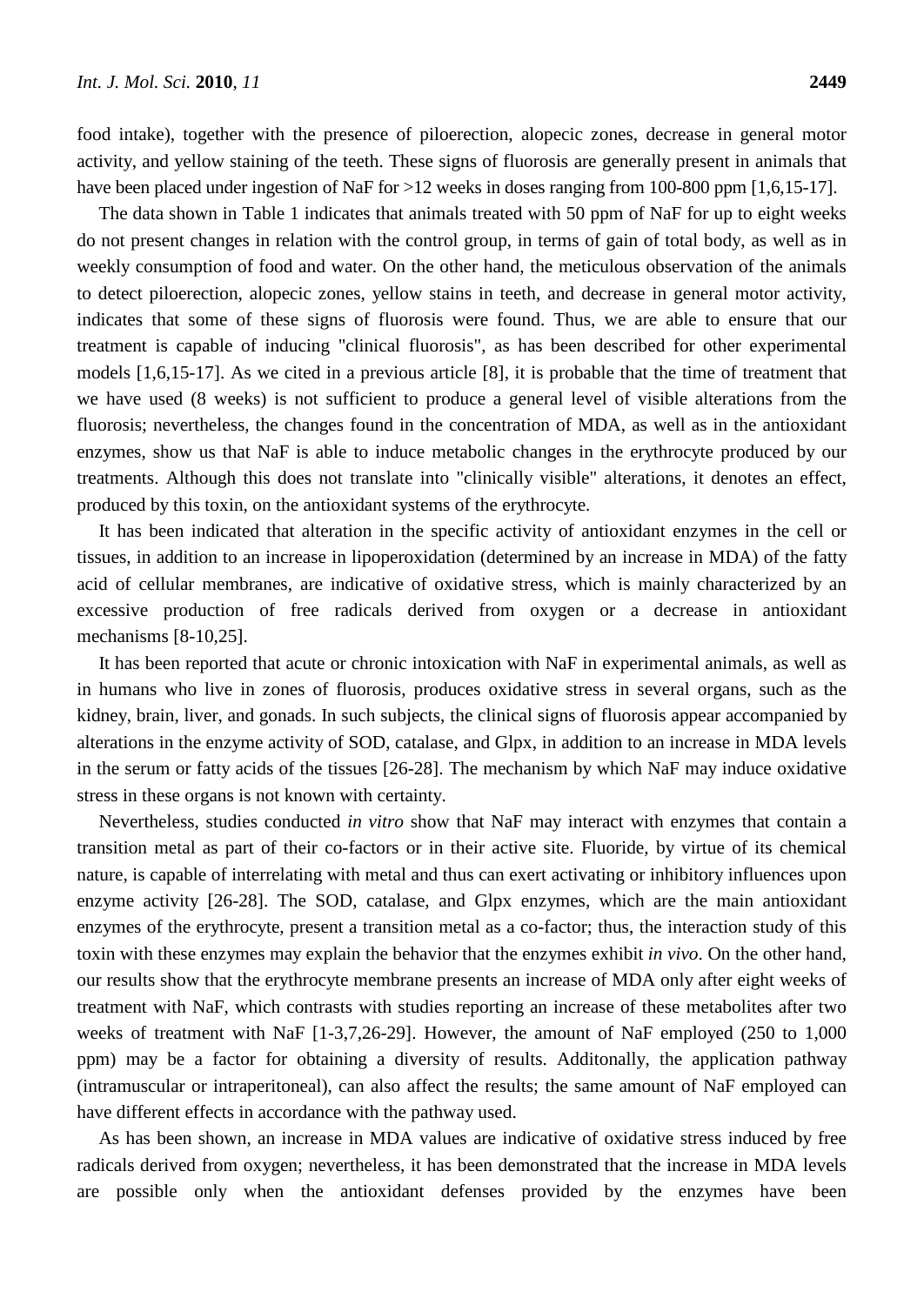overcome [8-11]. In this fashion, the damage caused by free radicals in the cell membrane with the consequent production of MDA is possible when the main antioxidant enzymes that the cell possesses, mainly in? the erythrocyte, cannot "contain" these antioxidants and they "escape" to damage the fatty acids, giving rise to an increase in MDA levels.

The results obtained here allow us to suppose that it is not until eight weeks of treatment with NaF that this toxicant exercises its harmful action on the cellular membrane, because from four weeks of exposure to the toxicant, the activity of the SOD, catalase, and Glpx antioxidant enzymes presents changes in their specific activity, as if there were a "preamble," in which oxygen-derived free radicals, by intoxication with NaF, are inside the antioxidant enzymatic systems possessed by the erythrocyte. At eight weeks of treatment with the toxin, the antioxidant enzyme activity of the erythrocyte is at the maximum and probably does not counterbalance the production of free radicals; thus, damage to the cell membrane is presented with the subsequent increase in MDA concentration.

With all that has been presented previously herein, we are able point out that the erythrocyte of the rat is metabolically sensitive to the presence of NaF, and that this sensitivity is clear, due to the changes that are observed in the activity of the antioxidant enzymes SOD, catalase, and Glpx. The previous data, along with the increase in MDA after eight weeks of treatment, demonstrate to us the presence of NaF-induced oxidative stress.

# **5. Conclusion**

The effect of NaF on the erythrocytes that we have observed in this study permits us to suppose that one of the psychopathological mechanisms of damage caused by this toxin is probably through the alteration of antioxidant enzymes that are no longer able to contain damage to the cell membrane, originating as an increase in the levels of MDA, which altogether can be interpreted as induction to oxidative stress.

It is clear that additional research is required to evaluate more precisely the effects, mainly in humans, that NaF may have on the antioxidant systems of the erythrocyte. Thus, future studies directed toward solving this type of questioning are very important and should be developed.

## **References**

- 1. Mullenix, P.J.; Denbesten, P.K.; Schunior, A.; Kernan, W.J. Neurotoxicity of sodium fluoride in rats. *Neurotox. Theratol.* **1995**, *17*, 169-177.
- 2. Jacyszyn, K.; Marut, A. Fluoride in blood and urine in humans administered fluoride and exposed to fluoride-polluted air. *Fluoride* **1986**, *19*, 26-32.
- 3. Monsour, P.A.; Kruger, B.J. Effect of fluoride on soft tissues in vertebrates. *Fluoride* **1985**, *18*, 53-61.
- 4. Goh, E.H.; Neff, A.W. Effects of fluoride on Xenopus embryo development. *Food. Chem. Toxicol.* **2003**, *41*, 1501-1508.
- 5. Machalinska, A.; Machoy-Mokrzynska, A.; Marlicz, W.; Stecewicz, I.; Machalinski, B. NaF-induced apoptosis in human bone marrow and cord blood CD34 positive cells. *Fluoride* **2001**, *34*, 258-263.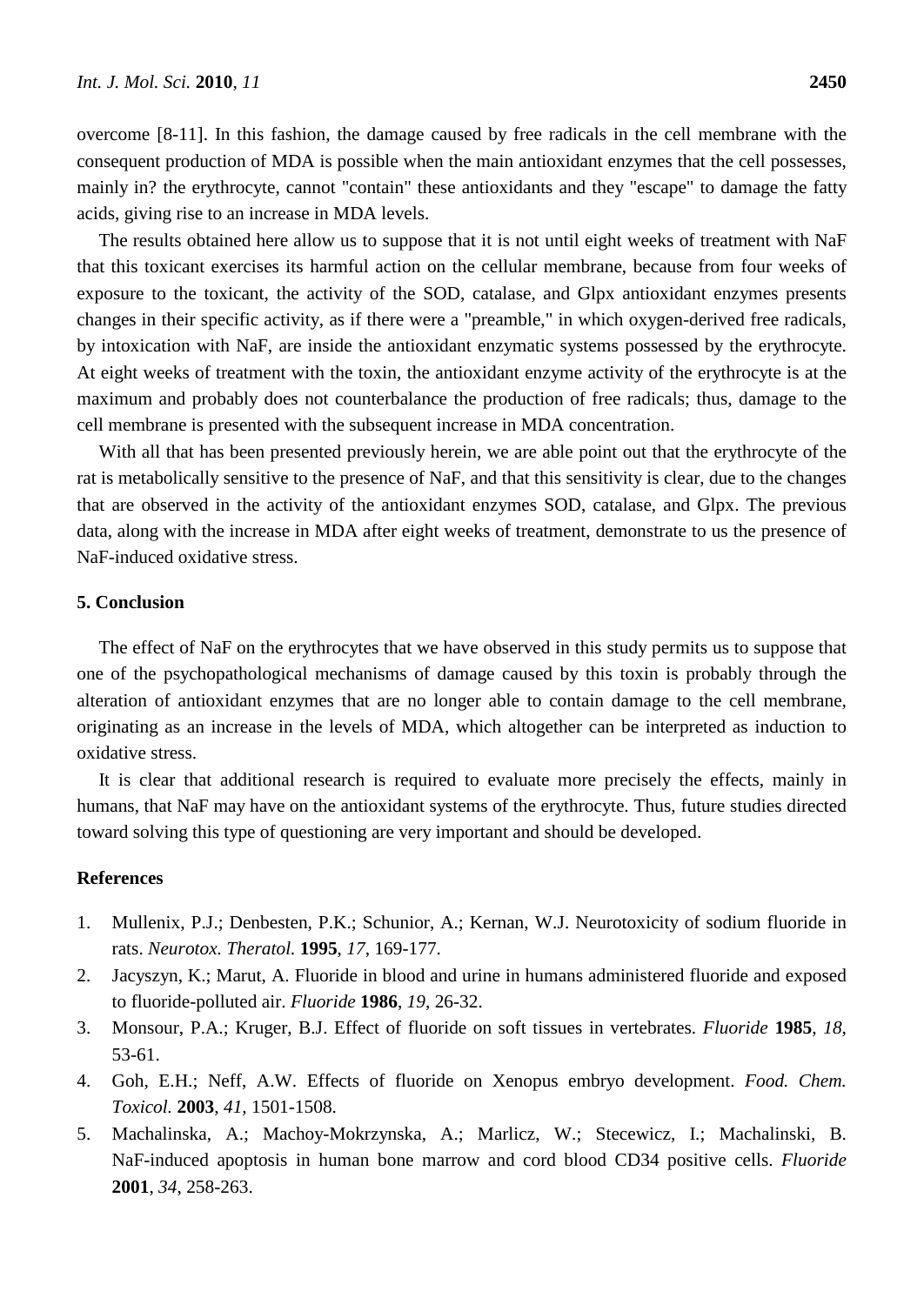- 6. Heindel, J.J.; Bates, H.K.; Price, C.J.; Marr, M.C.; Myers, C.B.; Schwetz, B.A. Developmental toxicity evaluation of sodium fluoride administered to rats and rabbits in drinking water. *Fun. Appl. Toxicol.* **1996**, *30*, 162-177.
- 7. Holland, R.I. Fluoride inhibition of protein and DNA synthesis in cells *in vitro*. *Acta Pharmacol. Toxicol.* **1979**, *45*, 96-101.
- 8. Gutiérrez-Salinas, J.; Morales-González, J.A. La ingesta de fluoruro de sodio produce estrés oxidativo en la mucosa bucal de la rata. *Rev. Mex. Cien. Farm.* **2006**, *37*, 11-22.
- 9. Gutiérrez-Salinas, J. What do you know about free radicals? *Rev. Mex. Cien. Farm.* **2006**, *37*, 69-73.
- 10. Halliwell, B.; Gutteridge, J.M.C. Oxigen free radicals and iron in relation to biology and medicine: some problems and concepts. *Arch. Biochem. Biophys.* **1986**, *246*, 501-514.
- 11. Tappel, A.L. Lipid peroxidation damage to cell components. *Fed. Proc.* **1973**, *32*, 1870-1874.
- 12. Ramírez-Farías, C.; Madrigal-Santillán, E.; Gutiérrez-Salinas, J.; Rodríguez-Sánchez, N.; Martínez-Cruz, M.; Valle-Jones, I.; Gramlich-Martínez, I.; Hernández-Ceruelos, A.; Morales-González, J.A. Protective effect of some vitamins against the toxic action of ethanol on liver regeneration induced by partial hepatectomy in rats. *World J. Gastroenterol.* **2008**, *14*, 899-907.
- 13. Gutiérrez-Salinas, J.; Zentella de Piña, M.; Piña, E. Acute ethanol intake produces lipid peroxidation in rat red blood cells membranes. *Biochem. Mol. Biol. Inter.* **1993**, *29*, 263-270.
- 14. van der Zee, J.; van Steveninck, J.; Koster, J.F.; Dubbelman, T.M.A.R. Inhibition of enzymes and oxidative damage of red blood cells induced by t-butylhydroperoxide-derived radicals. *Biochim. Biophys. Acta* **1989**, *980*, 175-180.
- 15. Darmani, H.; Al-Hiyasat, A.S.; Elvetieha, A.M. Effects of sodium fluoride in drinking water on fertility in female mice. *Fluoride* **2001**, *34*, 242-249.
- 16. Foulkes, R.G. Thirty-five years of fluoride. *Fluoride* **2002**, *35*, 213-227.
- 17. Den Besten, P.K. Mechanism and timing of fluoride effects on developing enamel. *J. Pub. Heal. Dent.* **1999**, *59*, 274-251.
- 18. Dodge, J,T.; Mitchell, C. The preparation and chemical characteristics of hemoglobin-free ghosts of human erythrocytes. *Arch. Biochem. Biophys.* **1963**, *100*, 119-130.
- 19. Ohkawa, H.; Ohishi, N.; Yagi, K. Assay for lipid peroxides in animal tissues by thiobarbituric acid reaction. *Anal. Biochem.* **1979**, *95*, 351-358.
- 20. Bannister, J.V.; Bannister, W.H. Isolation and characterization of superoxide dismutase. In *Methods in Enzymology*; Packer, L., Ed.; Academic Press: New York, NY, USA, 1984; Volume 105, pp. 88-93.
- 21. McCord, J.M.; Fridovich, I. Superoxide dismutase. An enzymatic function for erythrocuprein (hemocuprein). *J. Biol. Chem.* **1969**, *244*, 6049-6055.
- 22. Aebi, A.B.H. Catalase activity. In *Methods in Enzymatic Analysis*, 3rd ed.; Bergmeyer, H.U., Bergmeyer, J., Grabl, M., Eds.; Verlag Chemie: Deerfield Beach, FL, USA, 1983; pp. 273-282.
- 23. Paglia, D.E.; Valentine, W.N. Studies on the quantitative and qualitative characterization of erythrocyte glutathione peroxidase. *J. Lab. Clin. Med.* **1967**, *70*, 158-169.
- 24. Lowry, O.H.; Rosebrough, N.J.; Farr, A.I.; Randal, R.J. Protein measurement with the folin phenol reagent. *J. Biol. Chem.* **1951**, *1*, 265-275.